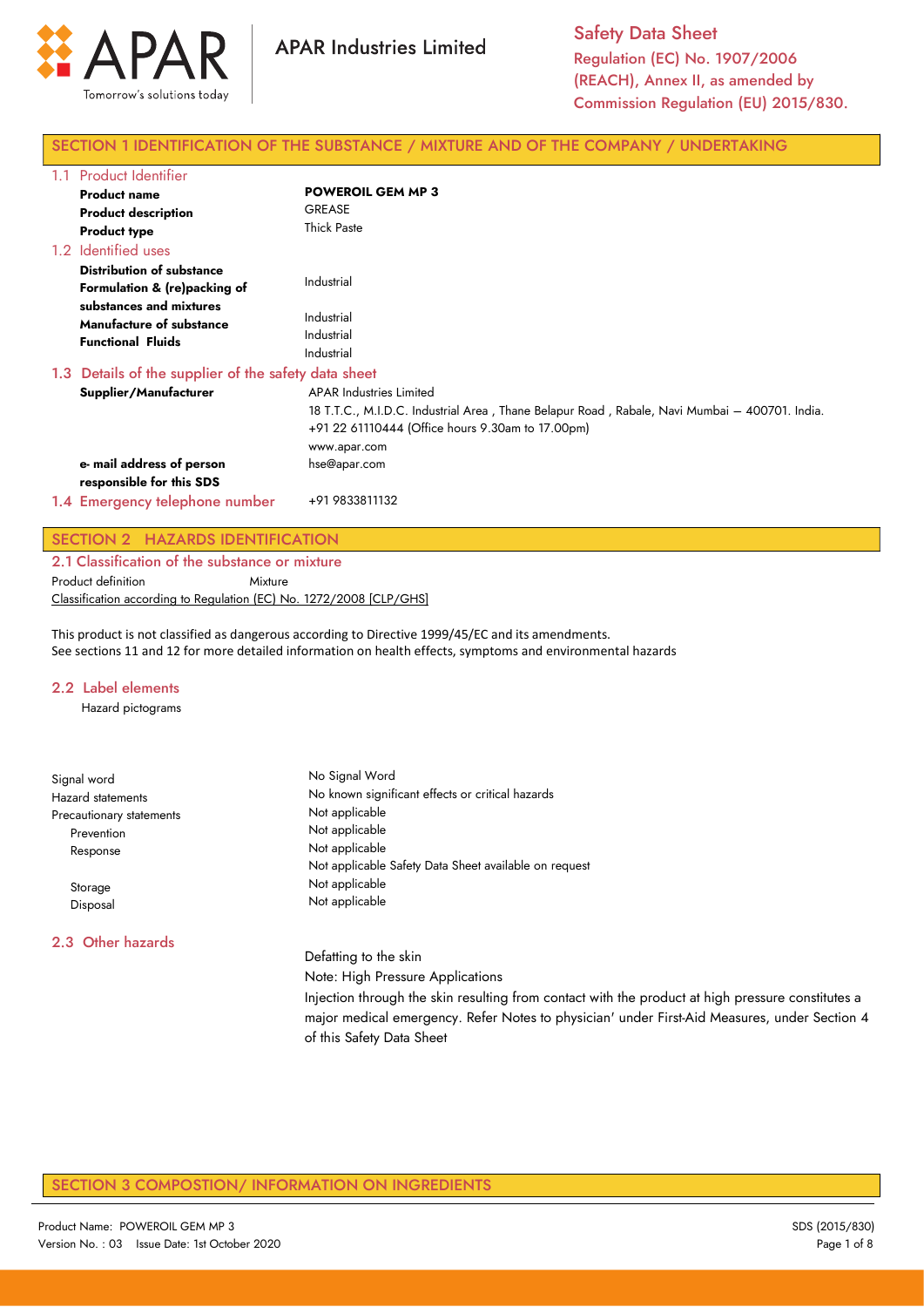

Safety Data Sheet Regulation (EC) No. 1907/2006 (REACH), Annex II, as amended by Commission Regulation (EU) 2015/830.

| 3.2 Mixtures                   | <b>Mixture</b>     |          |                                                                                                           |             |
|--------------------------------|--------------------|----------|-----------------------------------------------------------------------------------------------------------|-------------|
| <b>Product/Ingredient name</b> | <b>Identifiers</b> | %        | <b>Classification</b><br><b>Regulation (EC) No. 1272/2008</b><br>[CLP]                                    | <b>Type</b> |
| Lithium Hydroxide, Monohydrate | 1310-66-3          | $\leq$ 2 | Acute Tox.4 H302 Harmful if<br>swallowed Skin Corr. 1B H314<br>Causes severe skin burns and eye<br>damage | $[1]$       |
| Zinc alkyl Dithiophosphate     | 68649-42-3         | < 0.5    | Aquatic Chronic 2<br>H411: Toxic to aquatic life with long<br>lasting effects                             | $[1]$       |

The classification as a carcinogen need not apply if it can be shown that the substance contains less than 3 % DMSO extract as measured by IP 346.

There are no additional ingredients present which, within the current knowledge of the supplier and in the concentrations applicable, are classified as hazardous to health or the environment, are PBTs or PvBs or have been assigned a workplace exposure limit and hence require reporting in this section. Type

[1] Substance classified with a health or environmental hazard

[2] Substance with a workplace exposure limit

[3] Substance meets the criteria for PBT according to Regulation (EC) No. 1907/2006, Annex XIII

[4] Substance meets the criteria for vPvB according to Regulation (EC) No. 1907/2006, Annex XIII

[5] Substance of equivalent concern

### SECTION 4 FIRST AID MEASURES

| 4.1 Description of first aid measures |                                                                                                                                                                                                                                                                                                                                                                                                                                                                                                                                                             |
|---------------------------------------|-------------------------------------------------------------------------------------------------------------------------------------------------------------------------------------------------------------------------------------------------------------------------------------------------------------------------------------------------------------------------------------------------------------------------------------------------------------------------------------------------------------------------------------------------------------|
| Eye contact                           | Rinse cautiously with water for several minutes. Remove contact lenses, if present and easy to do. Continue<br>rinsing. If irritation, blurred vision or swelling occurs and persists, obtain medical advice from a specialist.<br>If breathing is difficult, remove victim to fresh air and keep at rest in a position comfortable for breathing. If                                                                                                                                                                                                       |
| Inhalation                            | casualty is unconscious and: If not breathing, if breathing is irregular or if respiratory arrest occurs, provide<br>artificial respiration or oxygen by trained personnel. Get medical attention if adverse health effects persist<br>or are severe. Maintain an open airway.                                                                                                                                                                                                                                                                              |
| Skin contact                          | Wash with soap and water. Remove contaminated clothing and shoes. Handle with care and dispose of in a<br>safe manner. Seek medical attention if skin irritation, swelling or redness develops and persists.<br>Accidental high pressure injection through the skin requires immediate medical attention. Do not wait for<br>symptoms to develop.                                                                                                                                                                                                           |
| Ingestion                             | Always assume that aspiration has occurred. Do not induce vomiting. Can enter lungs and cause damage. If<br>vomiting occurs, the head should be kept low so that vomit does not enter the lungs. Seek professional<br>medical attention or send the casualty to a hospital. Do not wait for symptoms to develop.<br>Never give anything by mouth to an unconscious person. If unconscious, place in recovery position and get<br>medical attention immediately. Maintain an open airway. Loosen tight clothing such as a collar, tie, belt or<br>waistband. |
|                                       | No action shall be taken involving any personal risk or without suitable training. It may be dangerous to the<br>person providing aid to give mouth-to-mouth resuscitation.                                                                                                                                                                                                                                                                                                                                                                                 |
| Protection of first-aiders            | Before attempting to rescue casualties, isolate area from all potential sources of ignition including<br>disconnecting electrical supply. Ensure adequate ventilation and check that a safe, breathable atmosphere<br>is present before entry into confined spaces.                                                                                                                                                                                                                                                                                         |

#### 4.2 Most important symptoms and effects, both acute and delayed

| Potential acute health effects |                                                                                                            |
|--------------------------------|------------------------------------------------------------------------------------------------------------|
| Eye contact                    | Eye contact may cause redness and transient pain.                                                          |
| Inhalation                     | Inhalation of oil mist or vapors at elevated temperatures may cause respiratory irritation.                |
| Skin contact                   | No known significant effects or critical hazards.                                                          |
| Ingestion                      | May be fatal if swallowed and enters airways.                                                              |
|                                | 4.3 Indication of any immediate medical attention and special treatment needed                             |
| Notes to physician             | Due to low viscosity there is a risk of aspiration if the product enters the lungs. Treat symptomatically. |
| Specific treatments            | Always assume that aspiration has occurred.                                                                |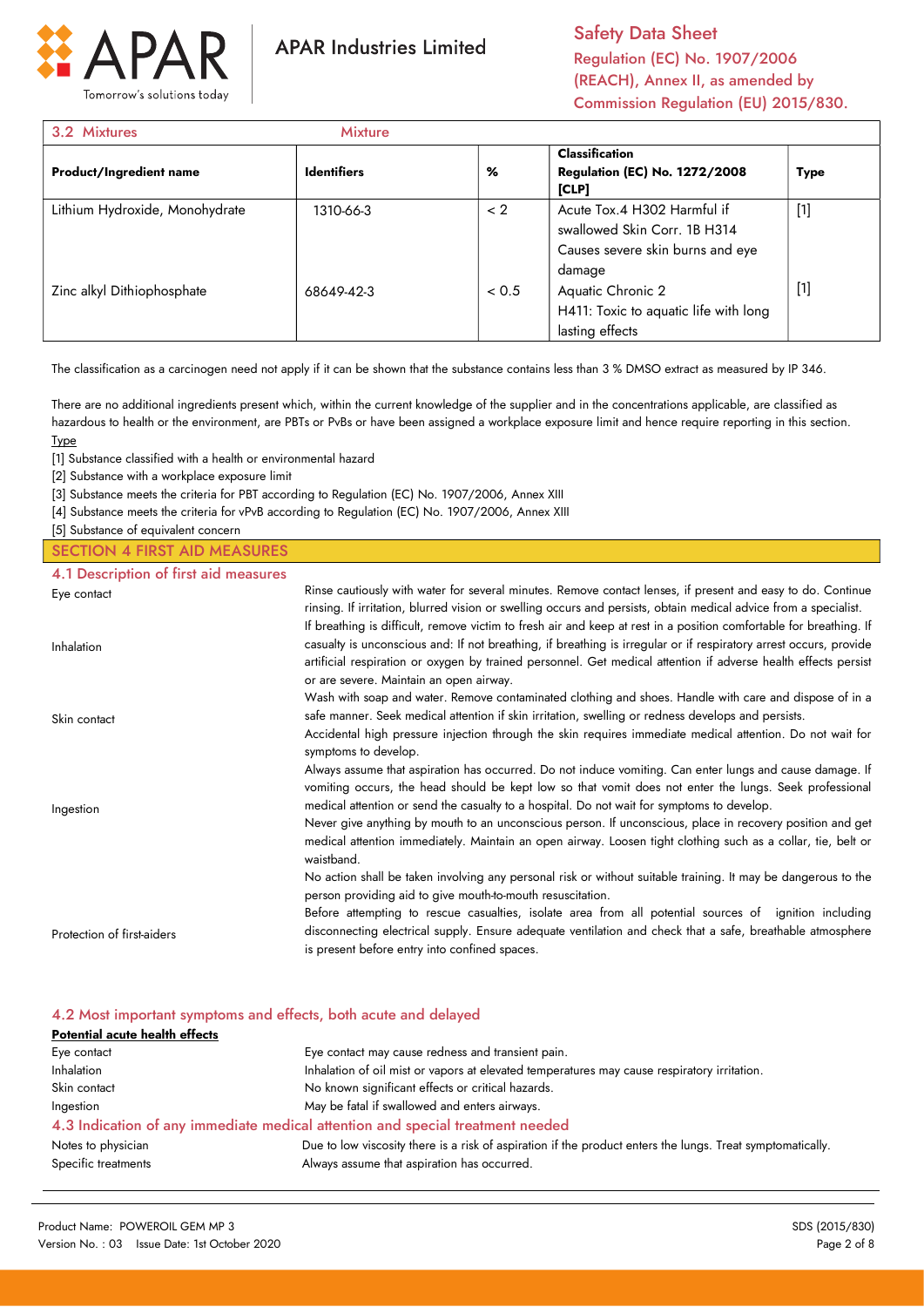

Safety Data Sheet Regulation (EC) No. 1907/2006 (REACH), Annex II, as amended by Commission Regulation (EU) 2015/830.

| <b>SECTION 5 FIRE FIGHTING MEASURES</b>                   |                                                                                                                                                                                                 |  |  |  |
|-----------------------------------------------------------|-------------------------------------------------------------------------------------------------------------------------------------------------------------------------------------------------|--|--|--|
| 5.1 Extinguishing media                                   |                                                                                                                                                                                                 |  |  |  |
| Suitable extinguishing media                              | Dry chemicals. Foam. Carbon dioxide (CO2). Water spray or foam.                                                                                                                                 |  |  |  |
| Unsuitable extinguishing media                            | Do not use, direct water jets on the burning product; they could cause splattering and spread the fire.                                                                                         |  |  |  |
|                                                           | Simultaneous use of foam and water on the same surface is to be avoided as water destroys the foam.                                                                                             |  |  |  |
| 5.2 Special hazards arising from the substance or mixture |                                                                                                                                                                                                 |  |  |  |
| Hazards from the substance                                | In a fire or if heated, a pressure increase will occur and the container may burst.                                                                                                             |  |  |  |
| or mixture                                                | This substance will float and can be reignited on surface water.                                                                                                                                |  |  |  |
| Hazardous thermal                                         | Incomplete combustion is likely to give rise to a complex mixture of airborne solid and liquid particulates,                                                                                    |  |  |  |
| decomposition products                                    | gases, including carbon monoxide, H2S, SOx (sulfur oxides) or sulfuric acid and unidentified organic and<br>inorganic compounds.                                                                |  |  |  |
| 5.3 Advice for firefighters                               |                                                                                                                                                                                                 |  |  |  |
| Special precautions for firefighters                      | Promptly isolate the scene by removing all persons from the vicinity of the incident if there is a fire. No                                                                                     |  |  |  |
|                                                           | action shall be taken involving any personal risk or without suitable training.                                                                                                                 |  |  |  |
| Special protective equipment for fire-fighters            | Fire-fighters should wear appropriate protective equipment and self-contained breathing apparatus (SCBA)                                                                                        |  |  |  |
|                                                           | with a full face-piece operated in positive pressure mode. Clothing for fire-fighters (including helmets,                                                                                       |  |  |  |
|                                                           | protective boots and gloves) conforming to European standard EN 469 will provide a basic level of                                                                                               |  |  |  |
|                                                           | protection for chemical incidents.                                                                                                                                                              |  |  |  |
| <b>SECTION 6 ACCIDENTAL RELEASE MEASURES</b>              |                                                                                                                                                                                                 |  |  |  |
|                                                           | 6.1 Personal precautions, protective equipment and emergency procedures                                                                                                                         |  |  |  |
| For non-emergency personnel                               | Avoid breathing vapor or mist. Keep non-involved personnel away from the area of spillage. Alert                                                                                                |  |  |  |
|                                                           | emergency personnel. Except in case of small spillages, the feasibility of any actions should always be                                                                                         |  |  |  |
|                                                           | assessed and advised, if possible, by a trained, competent person in charge of managing the emergency.                                                                                          |  |  |  |
|                                                           | Stop leak if safe to do so. Avoid direct contact with the product. Stay upwind/keep distance from source. In                                                                                    |  |  |  |
|                                                           | case of large spillages, alert occupants in downwind areas.                                                                                                                                     |  |  |  |
|                                                           | Eliminate all ignition sources if safe to do so. Spillages of limited amounts of product, especially in the                                                                                     |  |  |  |
|                                                           | open air when vapors will be usually quickly dispersed , are dynamic situations, which will presumably limit<br>the exposure to dangerous concentrations.                                       |  |  |  |
|                                                           | Note : recommended measures are based on the most likely spillage scenarios for                                                                                                                 |  |  |  |
|                                                           | this material; however, local conditions (wind, air temperature, wave/current                                                                                                                   |  |  |  |
|                                                           | direction and speed) may significantly influence the choice of appropriate actions.                                                                                                             |  |  |  |
| For emergency responders                                  | For this reason, local experts should be consulted when necessary. Local regulations may also prescribe or                                                                                      |  |  |  |
|                                                           | limit actions to be taken.                                                                                                                                                                      |  |  |  |
|                                                           | Small spillages: normal antistatic working clothes are usually adequate.                                                                                                                        |  |  |  |
|                                                           | Large spillages: full body suit of chemically resistant and thermal resistant material should be used. Work                                                                                     |  |  |  |
|                                                           | gloves providing adequate chemical resistance, specifically to aromatic hydrocarbons.                                                                                                           |  |  |  |
|                                                           | Note : gloves made of PVA are not water-resistant, and are not suitable for emergency use. Safety helmet,                                                                                       |  |  |  |
|                                                           | antistatic non-skid safety shoes or boots. Goggles and /or face shield, if splashes or contact with eyes is                                                                                     |  |  |  |
|                                                           | possible or anticipated.                                                                                                                                                                        |  |  |  |
|                                                           | Respiratory protection : A half or full-face respirator with filter(s) for organic vapours (and when applicable                                                                                 |  |  |  |
|                                                           | for H2S) a Self-Contained Breathing Apparatus (SCBA) can be used according to the extent of spill and                                                                                           |  |  |  |
|                                                           | predictable amount of exposure. If the situation cannot be completely assessed, or if an oxygen deficiency                                                                                      |  |  |  |
|                                                           | is possible, only SCBA's should be used.                                                                                                                                                        |  |  |  |
| <b>6.2 Environmental precautions</b>                      | Prevent product from entering sewers, rivers or other bodies of water. If necessary dike the product with                                                                                       |  |  |  |
|                                                           | dry earth, sand or similar non-combustible materials. In case of soil contamination, remove contaminated                                                                                        |  |  |  |
|                                                           | soil and treat in accordance with local regulations.                                                                                                                                            |  |  |  |
|                                                           | In case of small spillages in closed waters (i.e. ports), contain product with floating barriers or other<br>equipment. Collect spilled product by absorbing with specific floating absorbents. |  |  |  |
|                                                           | If possible, large spillages in open waters should be contained with floating barriers or other mechanical                                                                                      |  |  |  |
|                                                           | means. If this is not possible, control the spreading of the spillage, and collect the product by skimming or                                                                                   |  |  |  |
|                                                           | other suitable mechanical means. The use of dispersants should be advised by an expert, and, if required,                                                                                       |  |  |  |
|                                                           | approved by local authorities.                                                                                                                                                                  |  |  |  |
|                                                           |                                                                                                                                                                                                 |  |  |  |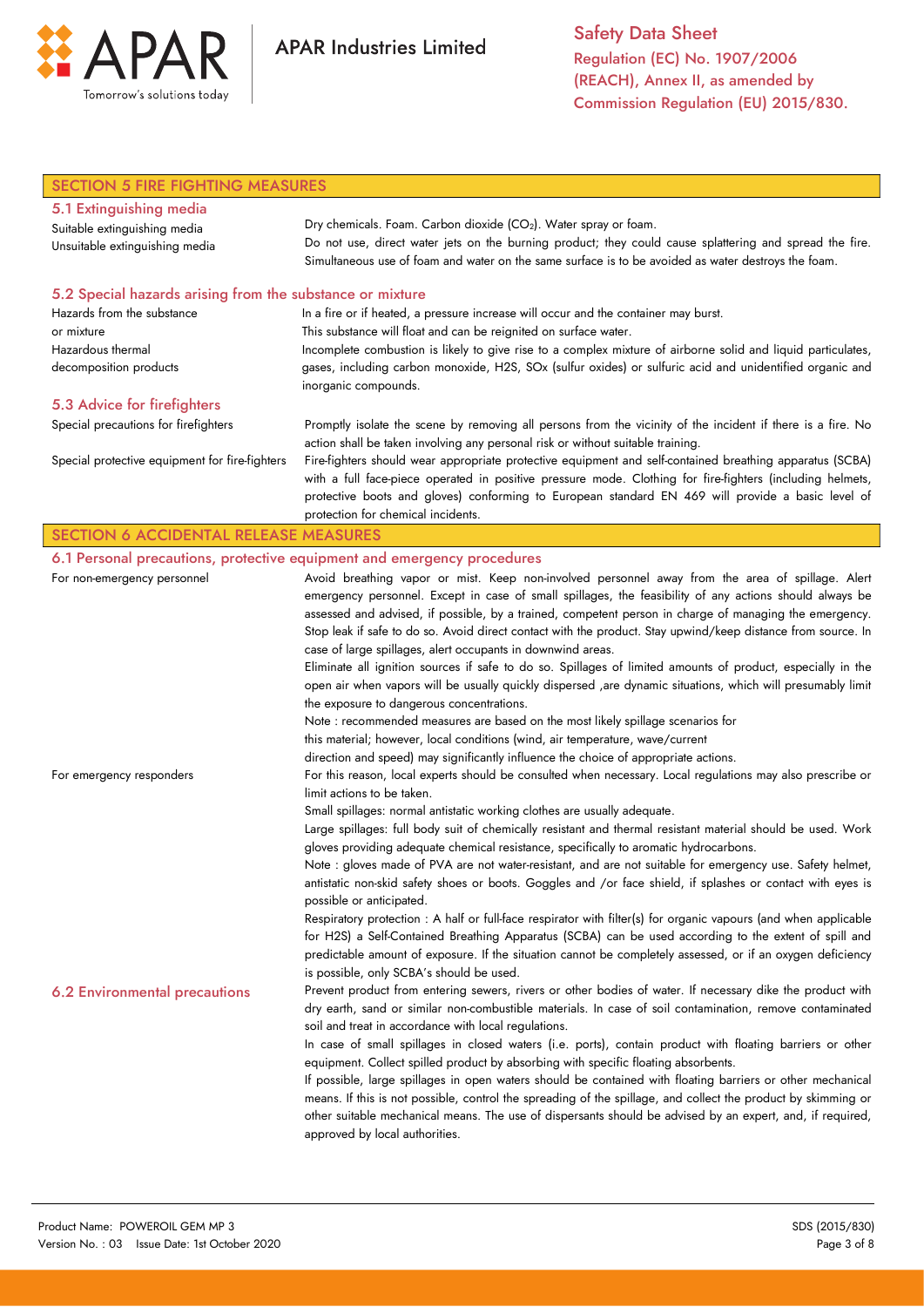

### 6.3 Methods and material for containment

| and cleaning up                                   |                                                                                                                                                                                                                  |  |  |
|---------------------------------------------------|------------------------------------------------------------------------------------------------------------------------------------------------------------------------------------------------------------------|--|--|
| Small spill                                       | Stop leak if without risk. Absorb spilled product with suitable non-combustible materials.                                                                                                                       |  |  |
| Large spill                                       | Large spillages may be cautiously covered with foam, if available, to limit vapour cloud formation. Do not                                                                                                       |  |  |
|                                                   | use water jet. When inside buildings or confined spaces, ensure adequate ventilation. Transfer collected                                                                                                         |  |  |
|                                                   | product and other contaminated materials to suitable containers for recovery or safe disposal.                                                                                                                   |  |  |
| 6.4 Reference to other sections                   | See Section 1 for emergency contact information.                                                                                                                                                                 |  |  |
|                                                   | See Section 8 for information on appropriate personal protective equipment.                                                                                                                                      |  |  |
|                                                   | See Section 13 for additional waste treatment information.                                                                                                                                                       |  |  |
| <b>SECTION 7 HANDLING AND STORAGE</b>             |                                                                                                                                                                                                                  |  |  |
| 7.1 Advice on general occupational                | Ensure that proper housekeeping measures are in place. Contaminated materials should not be allowed to<br>accumulate in the workplaces and should never be kept inside the pockets. Eating, drinking and smoking |  |  |
| hygiene Storage                                   | should be prohibited in areas where this material is handled, stored and processed. Wash hands                                                                                                                   |  |  |
|                                                   | thoroughly after handling. Change contaminated clothes at the end of working shift. See also Section 8 for                                                                                                       |  |  |
|                                                   | additional information on hygiene measures.                                                                                                                                                                      |  |  |
| 7.2 Conditions for safe storage,                  | Storage area layout, tank design, equipment and operating procedures must comply with the relevant                                                                                                               |  |  |
| including any incompatibilities                   | regional, national or local legislation. Storage installations should be designed with adequate bunds in case                                                                                                    |  |  |
|                                                   | of leaks or spills. Cleaning, inspection and maintenance of internal structure of storage tanks must be done                                                                                                     |  |  |
|                                                   | only by properly equipped and qualified personnel as defined by national, local or company regulations.                                                                                                          |  |  |
| <b>SECTION 7 HANDLING AND STORAGE</b>             |                                                                                                                                                                                                                  |  |  |
| 7.2 Conditions for safe storage,                  | Store separately from oxidizing agents.<br>Recommended materials for containers or container linings use mild steel, stainless steel. Not suitable :                                                             |  |  |
| including any incompatibilities                   | Some synthetic materials may be unsuitable for containers or container linings depending on the material                                                                                                         |  |  |
|                                                   | specification and intended use. Compatibility should be checked with the manufacturer.                                                                                                                           |  |  |
|                                                   | Keep only in the original container or in a suitable container for this kind of product. Keep container tightly                                                                                                  |  |  |
|                                                   | closed and sealed until ready for use. Do not store in unlabeled containers. Containers that have been                                                                                                           |  |  |
|                                                   | opened must be carefully resealed and kept upright to prevent leakage. Empty containers may contain                                                                                                              |  |  |
|                                                   | harmful, flammable/combustible or explosive residue or vapors. Do not cut, grind, drill, weld, reuse or                                                                                                          |  |  |
|                                                   | dispose of containers unless adequate precautions are taken against these hazards. Store locked up. Protect<br>from sunlight.                                                                                    |  |  |
|                                                   | Not available                                                                                                                                                                                                    |  |  |
| 7.3 Specific end use(s)                           | Not available                                                                                                                                                                                                    |  |  |
| <b>Recommendations</b>                            |                                                                                                                                                                                                                  |  |  |
| Industrial sector specific solutions              |                                                                                                                                                                                                                  |  |  |
| SECTION 8 EXPOSURE CONTROLS / PERSONAL PROTECTION |                                                                                                                                                                                                                  |  |  |
|                                                   |                                                                                                                                                                                                                  |  |  |
|                                                   | The list of Identified Uses in Section 1 should be consulted for any available use-specific information provided in the Exposure Scenario(s).                                                                    |  |  |
| 8.1 Control parameters                            |                                                                                                                                                                                                                  |  |  |
| Occupational exposure limits                      |                                                                                                                                                                                                                  |  |  |
| No exposure limit value known                     |                                                                                                                                                                                                                  |  |  |
|                                                   |                                                                                                                                                                                                                  |  |  |
| Recommended monitoring procedures                 | If this product contains ingredients with exposure limits, personal, workplace atmosphere or biological                                                                                                          |  |  |
|                                                   | monitoring may be required to determine the effectiveness of the ventilation or other control measures                                                                                                           |  |  |
|                                                   | and/or the necessity to use respiratory protective equipment. Reference should be made to monitoring<br>standards, such as the following: European Standard EN 689 (Workplace atmospheres - Guidance for the     |  |  |
|                                                   | assessment of exposure by inhalation to chemical agents for comparison with limit values and measurement                                                                                                         |  |  |
|                                                   | strategy) European Standard EN 14042 (Workplace                                                                                                                                                                  |  |  |
|                                                   | atmospheres - Guide for the application and use of procedures for the assessment of exposure to chemical                                                                                                         |  |  |
|                                                   | and biological agents) European Standard EN 482 (Workplace atmospheres - General requirements for the                                                                                                            |  |  |
|                                                   | performance of procedures for the measurement of chemical agents) Reference to national guidance                                                                                                                 |  |  |
|                                                   | documents for methods for the determination of hazardous substances will also be required.                                                                                                                       |  |  |
| <b>8.2 Exposure Control</b>                       | Mechanical ventilation and local exhaust will reduce exposure via the air. Use oil resistant material in<br>construction of handling equipment. Store under recommended conditions and if heated, temperature    |  |  |
| <b>Appropriate engineering</b>                    | control equipment should be used to avoid overheating.                                                                                                                                                           |  |  |
| Controls                                          | Wash hands, forearms and face thoroughly after handling chemical products,                                                                                                                                       |  |  |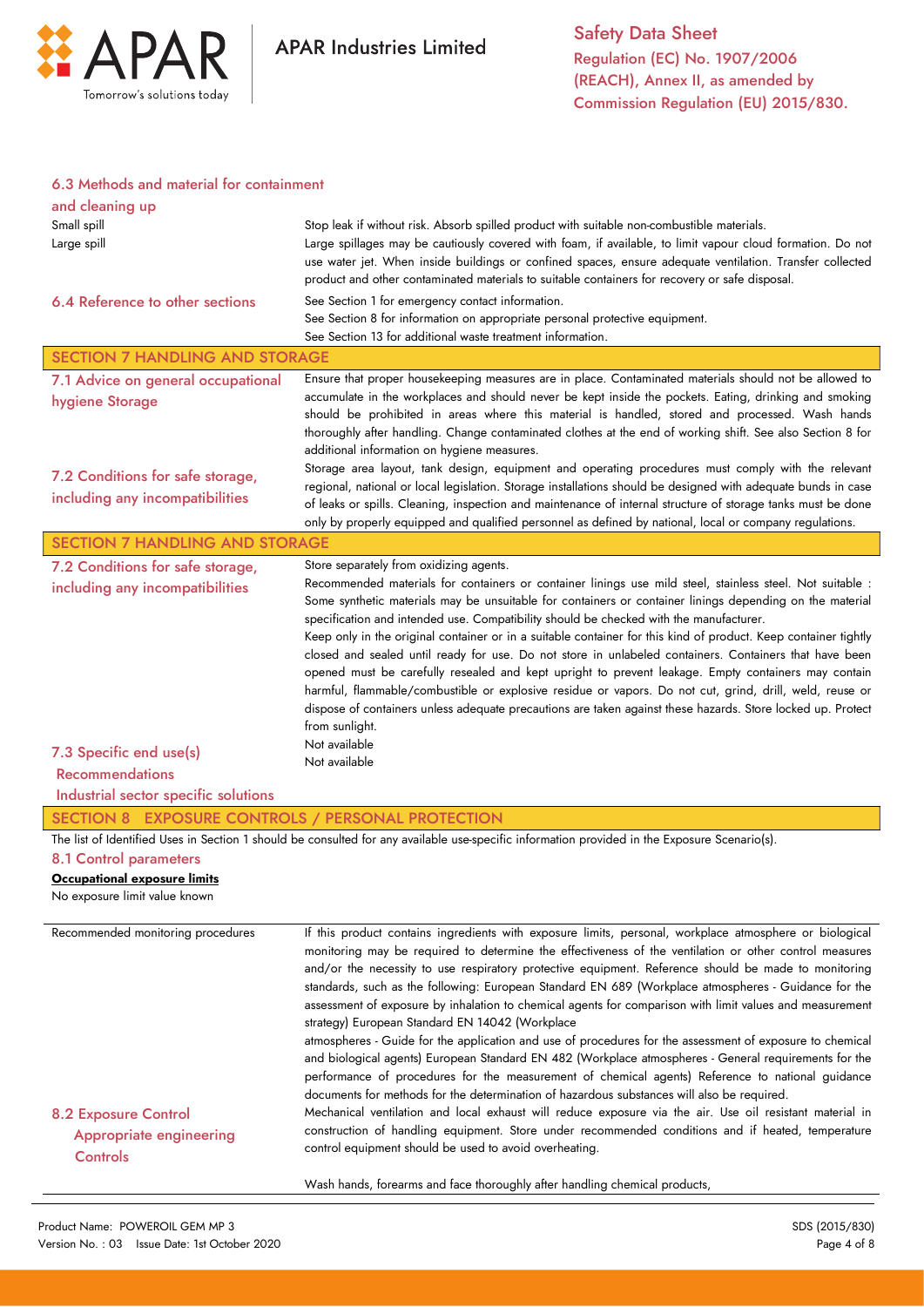

Safety Data Sheet Regulation (EC) No. 1907/2006 (REACH), Annex II, as amended by Commission Regulation (EU) 2015/830.

| Individual protection measures  | before eating, smoking and using the lavatory and at the end of the working period. Ensure that eyewash            |
|---------------------------------|--------------------------------------------------------------------------------------------------------------------|
| Hygiene measures                | stations and safety showers are close to the workstation location. Wash contaminated clothing before reuse.        |
|                                 | Recommended: Safety glasses with side shields.                                                                     |
| Eye/face protection             |                                                                                                                    |
| Skin protection                 | 4 - 8 hours (breakthrough time): nitrile rubber                                                                    |
| Hand protection                 | Wear protective clothing if there is a risk of skin contact. Change contaminated clothes at the end of             |
| Body protection                 | working shift.                                                                                                     |
|                                 | Appropriate footwear and any additional skin protection measures should be selected based on the task              |
| Other skin protection           | being performed and the risks involved and should be approved by a specialist before handling this<br>product.     |
|                                 | Respirator selection must be based on known or anticipated exposure levels, the hazards of the product and         |
| Respiratory protection          | the safe working limits of the selected respirator. Use a properly fitted, particulate filter respirator complying |
|                                 | with an approved standard if a risk assessment indicates this is necessary.                                        |
|                                 | Emissions from ventilation or work process equipment should be checked to ensure they comply with the              |
|                                 | requirements of environmental protection legislation. In some cases, fume scrubbers, filters or engineering        |
| Environmental exposure controls | modifications to the process equipment will be necessary to reduce emissions to acceptable levels.                 |

| 9                                    | RTIES                          |  |  |
|--------------------------------------|--------------------------------|--|--|
| Appearance                           | Soft thick paste               |  |  |
| Physical state                       | Paste                          |  |  |
| Color                                | Light Yellow                   |  |  |
| Odor                                 | Oily                           |  |  |
| Odor threshold                       | Not available                  |  |  |
| рH                                   | Not applicable                 |  |  |
| Melting point/Pour point             | Not available                  |  |  |
| Flash point                          | > 200°C , COC (ASTM D 92)      |  |  |
| Evaporation rate                     | Not available                  |  |  |
| Flammability (solid, gas)            | Not available                  |  |  |
| Flammability limits in air,          | Not available                  |  |  |
| lower, % by volume                   |                                |  |  |
| Flammability limits in air,          | Not available                  |  |  |
| upper, % by volume                   |                                |  |  |
| Vapour pressure                      | Not available                  |  |  |
| Density                              | $0.92$ max at $15^{\circ}$ C   |  |  |
| Solubility(ies)                      |                                |  |  |
| Solubility (water)                   | Insoluble in water             |  |  |
| Partition coefficient                | Not available                  |  |  |
| (n-octanol/water)                    |                                |  |  |
| Decomposition temperature            | No Data                        |  |  |
| Auto-ignition temperature            | Not Available                  |  |  |
| Viscosity, Kinematic at 40°C (104°F) | Not Applicable, NLGI GRADE - 3 |  |  |
| <b>Explosive properties</b>          | No Data                        |  |  |
| Oxidizing properties                 | No Data                        |  |  |
|                                      |                                |  |  |

# SECTION 10 STABILITY AND REACTIVITY

| <b>10.1 Reactivity</b>         | No specific test data related to reactivity available for this product or its ingredients.                   |
|--------------------------------|--------------------------------------------------------------------------------------------------------------|
| <b>10.2 Chemical stability</b> | Stable under normal conditions                                                                               |
| 10.3 Possibility of hazardous  | Under normal conditions of storage and use, hazardous reactions will not occur.                              |
|                                | Oxidizing agent.                                                                                             |
| <b>Reactions</b>               | Keep away from extreme heat and oxidizing agents.                                                            |
| 10.4 Conditions to avoid       | Incomplete combustion is likely to give rise to a complex mixture of airborne solid and liquid particulates, |
| 10.5 Incompatible materials    | gases, including carbon monoxide, H2S, SOx (sulfur oxides) or sulfuric acid and unidentified organic and     |
| 10.6 Hazardous decomposition   | inorganic compounds.                                                                                         |
| products                       |                                                                                                              |

## SECTION 11 TOXICOLOGICAL INFORMATION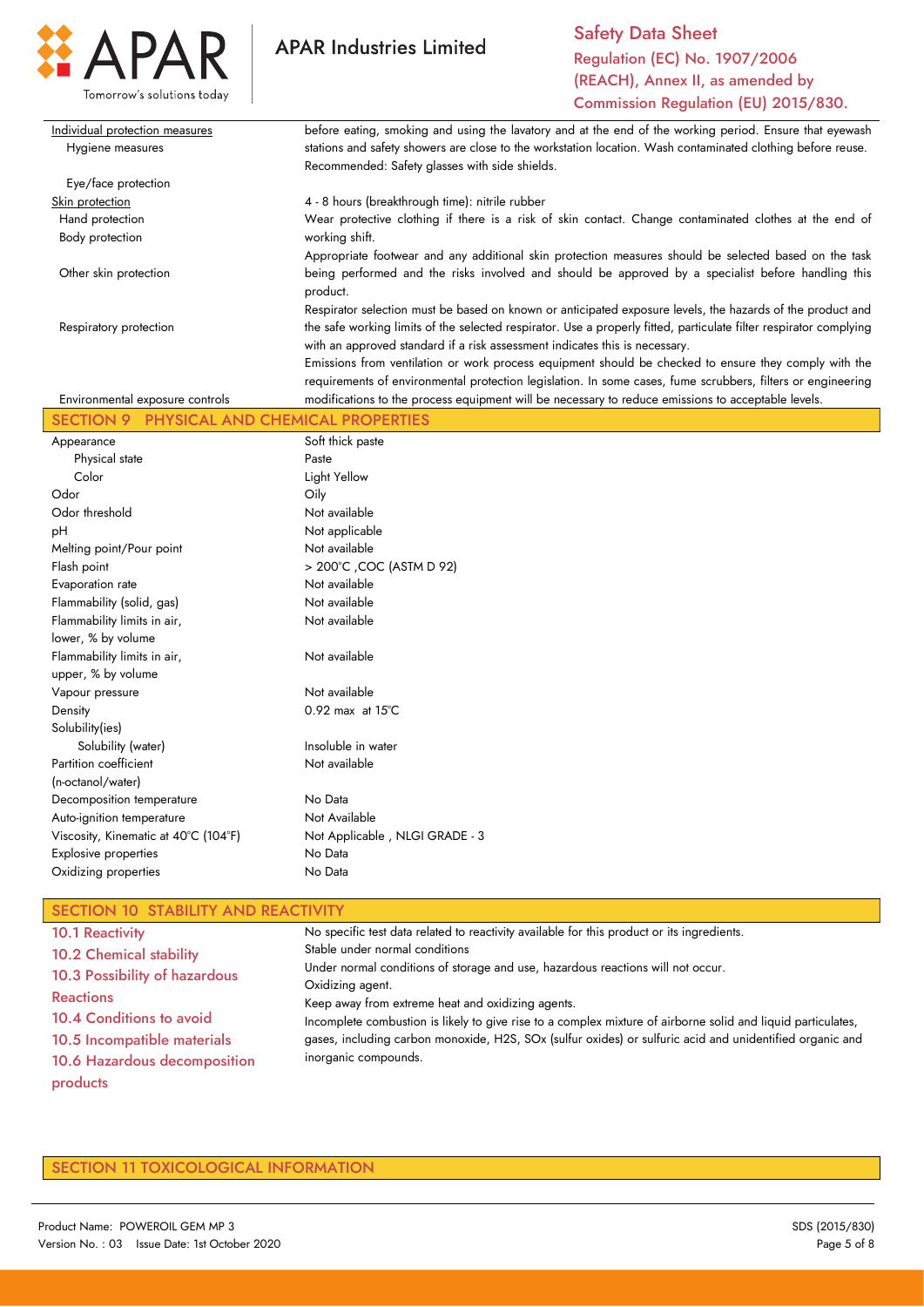

11.1 Information on toxicological effects

#### Acute toxicity No exposure limit value known Irritation/Corrosion Skin Eye Respiratory **Sensitisation**  Skin Respiratory **Mutagenicity** No known significant effects or critical hazards. No known significant effects or critical hazards. No known significant effects or critical hazards. No known significant effects or critical hazards. No known significant effects or critical hazards. No data available to indicate product or any components present at greater than 0.1% are mutagenic or genotoxic. SECTION 11 TOXICOLOGICAL INFORMATION **Carcinogenicity** Reproductive toxicity Specific target organ toxicity - single exposure Specific target organ toxicity - repeated exposure Aspiration hazard Information on likely routes of exposure Potential acute health effects Eye contact Inhalation Skin contact Ingestion Potential chronic health effects General **Carcinogenicity Mutagenicity Teratogenicity**  Product/ingredient name Fertility effects Other information Specific hazard The base oil(s) in this product is based on an severely hydrotreated distillate. The product should not be regarded as a carcinogen. Contains no ingredient listed as toxic to reproduction. Not classified Not classified Aspiration hazard - Category 1 Not available. Eye contact may cause redness and transient pain. Inhalation of oil mist or vapors at elevated temperatures may cause respiratory irritation. No known significant effects or critical hazards. May be fatal if swallowed and enters airways. No known significant effects or critical hazards. The base oil(s) in this product is based on an severely hydro treated distillate. The product should not be regarded as a carcinogen. No known significant effects or critical hazards. No known significant effects or critical hazards. No known significant effects or critical hazards. No known significant effects or critical hazards. Not available. SECTION 12 ECOLOGICAL INFORMATION 12.1 Toxicity 12.2 Persistence and degradability 12.3 Bioaccumulative potential 12.4 Mobility in soil 12.5 Results of PBT & vPvB **Assessment** Not expected to be harmful to aquatic organisms. Not inherently biodegradable. Bioaccumulation is unlikely to be significant because of the low water solubility of this product. Not considered mobile. Not applicable.

Insoluble in water. Spills may form a film on water surfaces causing physical damage to organisms. Oxygen transfer could also be impaired.

### SECTION 13 DISPOSAL CONSIDERATIONS

The information in this section contains generic advice and guidance. The list of Identified Uses in Section 1 should be consulted for any available use-specific information provided in the Exposure Scenario(s).

12.6 Other adverse effects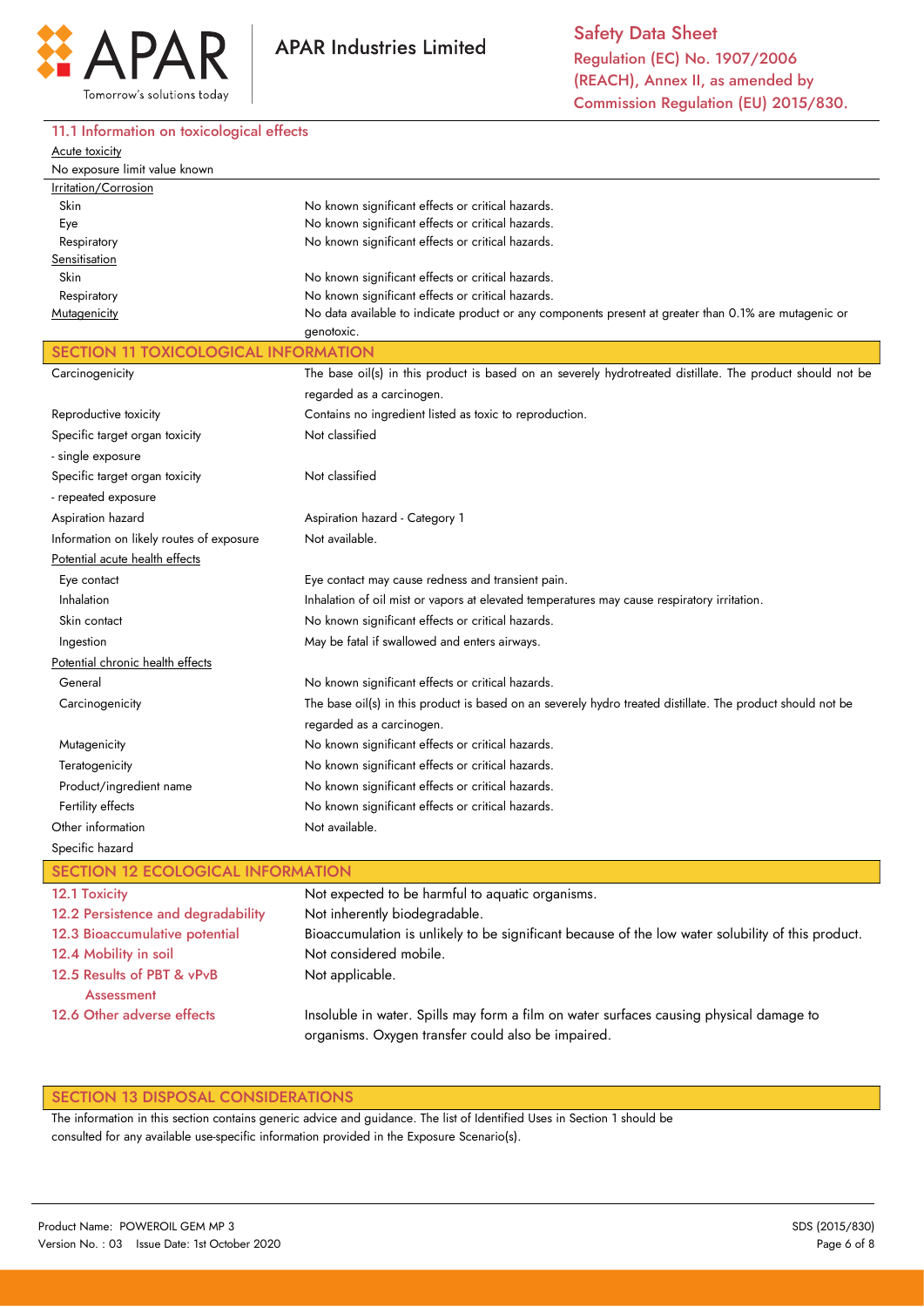

# 13.1 Waste treatment methods

# Product

Methods of disposal

Safety Data Sheet Regulation (EC) No. 1907/2006 (REACH), Annex II, as amended by Commission Regulation (EU) 2015/830.

Where possible (e.g. in the absence of relevant contamination), recycling of used substance is feasible and recommended. This substance can be burned or incinerated, subject to national/local authorizations, relevant contamination limits, safety regulations and air quality legislation. Contaminated or waste substance (not directly recyclable): Disposal can be carried out directly, or by delivery to qualified waste handlers. National legislation may identify a specific organization, and/or prescribe composition limits and methods for recovery or disposal.

# Yes SECTION 13 DISPOSAL CONSIDERATIONS European waste catalogue (EWC)

**APAR Industries Limited** 

| <b>Waste code</b> | Waste designation                                                   |
|-------------------|---------------------------------------------------------------------|
| 13 03 07*         | mineral-based non-chlorinated insulating and heat transmission oils |
| Packaging         |                                                                     |

Hazardous waste

 Methods of disposal The generation of waste should be avoided or minimised wherever possible. Waste packaging should be recycled. Incineration or landfill should only be considered when recycling is not feasible.

### SECTION 14 TRANSPORT INFORMATION International transport regulations

|                               | <b>ADR/RID</b>           | <b>ADN</b>               | IMO/IMDG<br><b>Classification</b> | <b>ICAO/IATA</b><br><b>Classification</b> |
|-------------------------------|--------------------------|--------------------------|-----------------------------------|-------------------------------------------|
| 14.1 UN number                | Not regulated.           | Not regulated.           | Not regulated.                    | Not regulated.                            |
| 14.2 UN proper                |                          | $\overline{a}$           | $\overline{a}$                    |                                           |
| shipping name                 |                          |                          |                                   |                                           |
| 14.3 Transport hazard         |                          | $\overline{\phantom{a}}$ | $\overline{\phantom{a}}$          | $\overline{a}$                            |
| class(es)                     |                          |                          |                                   |                                           |
| 14.4 Packing group            |                          | $\overline{a}$           | $\overline{a}$                    | $\overline{a}$                            |
| <b>14.5 Environmental</b>     | <b>No</b>                | No.                      | No                                | No                                        |
| hazards                       |                          |                          |                                   |                                           |
| <b>Additional information</b> | $\overline{\phantom{a}}$ | $\overline{\phantom{a}}$ | $\overline{\phantom{a}}$          | $\overline{\phantom{a}}$                  |

14.6 Special precautions for User

Transport within user's premises: always transport in closed containers that are upright and secure. Ensure that persons transporting the product know what to do in the event of an accident or spillage.

14.7 Transport in bulk

Oils

according to Annex I of MARPOL 73/78 and the IBC Code

### SECTION 15 REGULATORY INFORMATION

|  |  |  | 15.1 Safety, health and environmental regulations/legislation specific for the substance or mixture |  |  |  |  |  |  |  |  |
|--|--|--|-----------------------------------------------------------------------------------------------------|--|--|--|--|--|--|--|--|
|--|--|--|-----------------------------------------------------------------------------------------------------|--|--|--|--|--|--|--|--|

### EU Regulation (EC) No. 1907/2006 (REACH)

| Annex XIV - List of substances subject to authorization                                                                                                                             |                                                            |  |  |  |
|-------------------------------------------------------------------------------------------------------------------------------------------------------------------------------------|------------------------------------------------------------|--|--|--|
| Annex XIV                                                                                                                                                                           | None of the components are listed.                         |  |  |  |
| Substances of very high concern                                                                                                                                                     | None of the components are listed.                         |  |  |  |
| Annex XVII - Restrictions on the Not-applicable.<br>manufacture, placing on the market and<br>use of certain dangerous substances,<br>mixtures and articles<br>Other EU regulations |                                                            |  |  |  |
| Seveso D                                                                                                                                                                            | This product is not controlled under the Seveso Directive. |  |  |  |
|                                                                                                                                                                                     |                                                            |  |  |  |

International Lists National Inventory

Inventory name On inventory (yes/no)\*